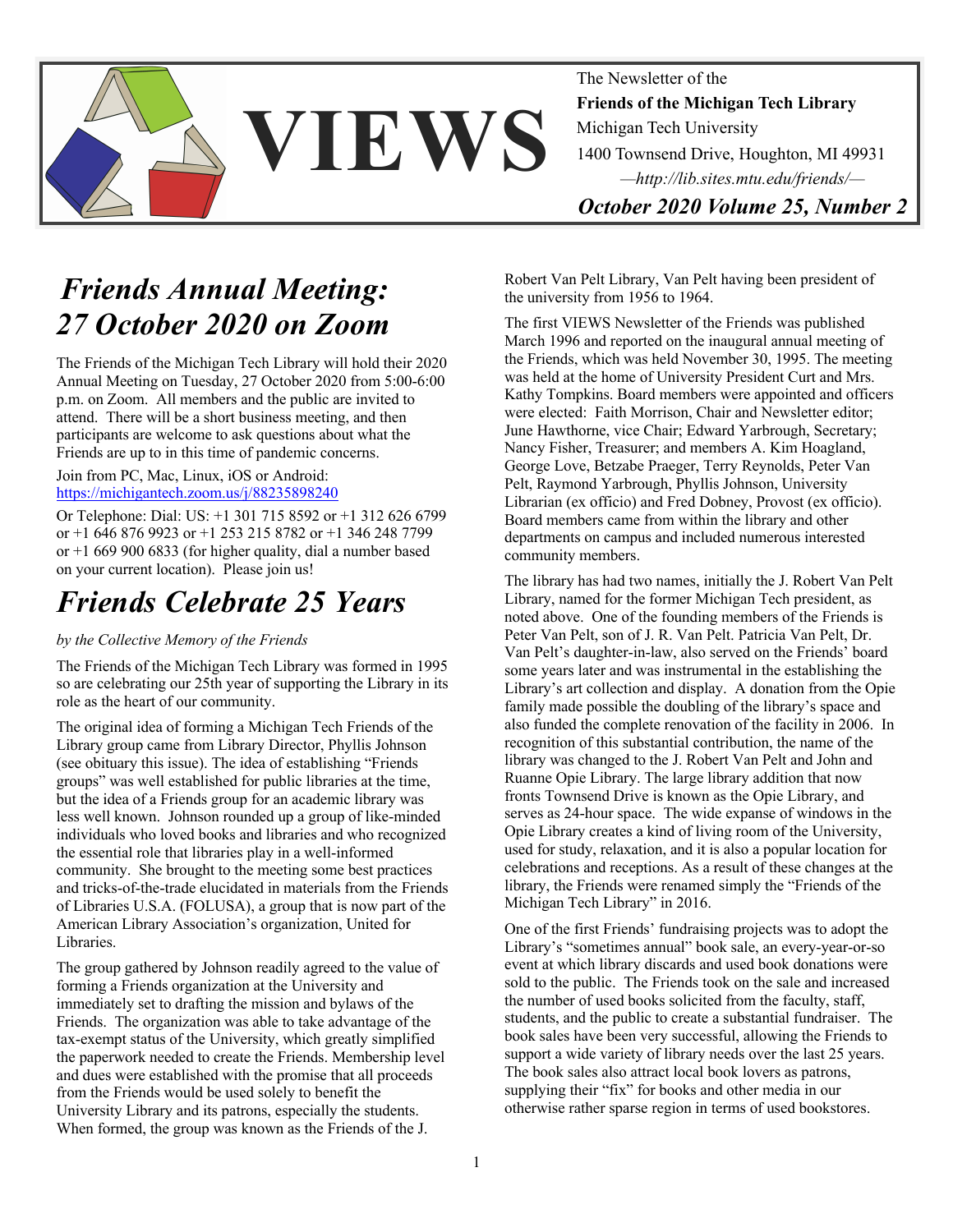Book sellers from as far away as Chicago have become regulars at the spring book sales.

The annual book sale is the largest fundraiser of the year for the Friends, but there are many other activities. Nancy Fisher was responsible for the design and production of our Michigan Tech Blanket, a blue and white afghan featuring historical university buildings that has been a popular graduation present (see the Friends website to purchase one yourself!). Fisher also chose images from the Michigan Tech Archives and Copper Country Historical Collection to make the Friends' notecards, another popular fundraiser. Terry Reynolds contributed significant local historical expertise to both the afghan and notecard projects, as well as serving for many years as our treasurer (with a reputation for being very "pennywise," if you get my drift!). In addition to the spring book sale, there is also a smaller book sale and cookie giveaway (where we solicit donations for the library as well) at Winter Carnival time and an ongoing honor-system book sale in the library in the form of the Friends' bookshelf.

We thank our many members, volunteers, library staffers, and board members who have been part of the Friends of the Michigan Tech Library over all these years. They have helped make the Friends the vibrant and effective organization that it is today, one that has benefitted the library financially (\$110,000 and counting), and in ways that can't be measured in dollars alone. We look forward to the next 25 years.

Accomplished with the support of the Friends:

#### *J. R. Van Pelt Library*

- Refitted and equipped at least six group study rooms at a time when group study rooms were a very rare commodity on this campus
- Provided the library with furniture for student lounge
- Provided library furniture in reference area
- Provided counters for public access computers

#### *Opie and Van Pelt Library*

- Purchased six laptop computers for student use
- Purchased extensive artwork for library walls
- Purchased iPad and Kindle readers and some eBooks to acquaint library staff with the new technology
- Helped fund development of instructional videos for library use
- Helped fund photo display near the Archives

#### *Continuing projects*

- Help library purchase paperback book collection
- Fund popular book collection hardbacks of year's leading fiction and non-fiction sellers
- Fund Archives Travel Awards bring in scholars to use the Michigan Tech Archives and benefit the community more generally by providing speakers on local history subjects (one of our leading contributions)

#### *The Friends have also,*

- Purchased picture frames
- Purchased specialized book purchases in specialized areas (e.g., Native American studies)
- Purchased microfilm of the *Marquette Mining Journal* newspaper from 1868-1896 for Archives
- Provided mini-grants through the Archives to local groups doing projects using Archives
- Funded internships both in the Library and the Archives for specific projects
- Funded books to boost the start of new academic programs
- Funded books based on faculty/staff recommendations promoted online (Michigan Tech Reads)

### *Friends Book Sales planned in 2021*

The Friends annual Winter Carnival book sale and free hot chocolate and cookies event is scheduled to be held in the lobby of the Van Pelt and Opie Library of Michigan Technological University on Saturday, 6 February 2021. This event is likely to be modified to be "pandemic friendly."

Our annual Spring book sale is scheduled to be held in the Ballroom of the Memorial Union Building the evening of Thursday, 25 March 2021 for members of the Friends of the Michigan Tech Library. The sale is open to everyone on Friday, 26 March 2021.

All campus health and safety practices will be followed for the book sales and all Friends events.

**Please check the Friends web site for news on these events:** http://lib.sites.mtu.edu/friends/news/.

### *New Library Director Announced*

The search for a new director of the J. Robert Van Pelt and John and Ruanne Opie Library is finally complete. Erin Matas, previously the faculty engagement and research support librarian in the Van Pelt and Opie Library, has accepted the library director position effective 23 August 2020.

Matas completed her master's degree at the University of Michigan School of Information in 2006, and since then has built a diverse professional record in academic, legal, and corporate libraries and archives in the United States and Belgium.

Matas's work at Michigan Tech over the last six years has primarily focused on developing and promoting a library research support program that meets the full range of research needs of Michigan Tech students, faculty, and staff.

In her new position as director, Matas will be the representative of the library within and outside of the University. She will guide the development of a clear strategic direction that helps ensure that the library is prepared to serve the University well into the future. Welcome Director Matas!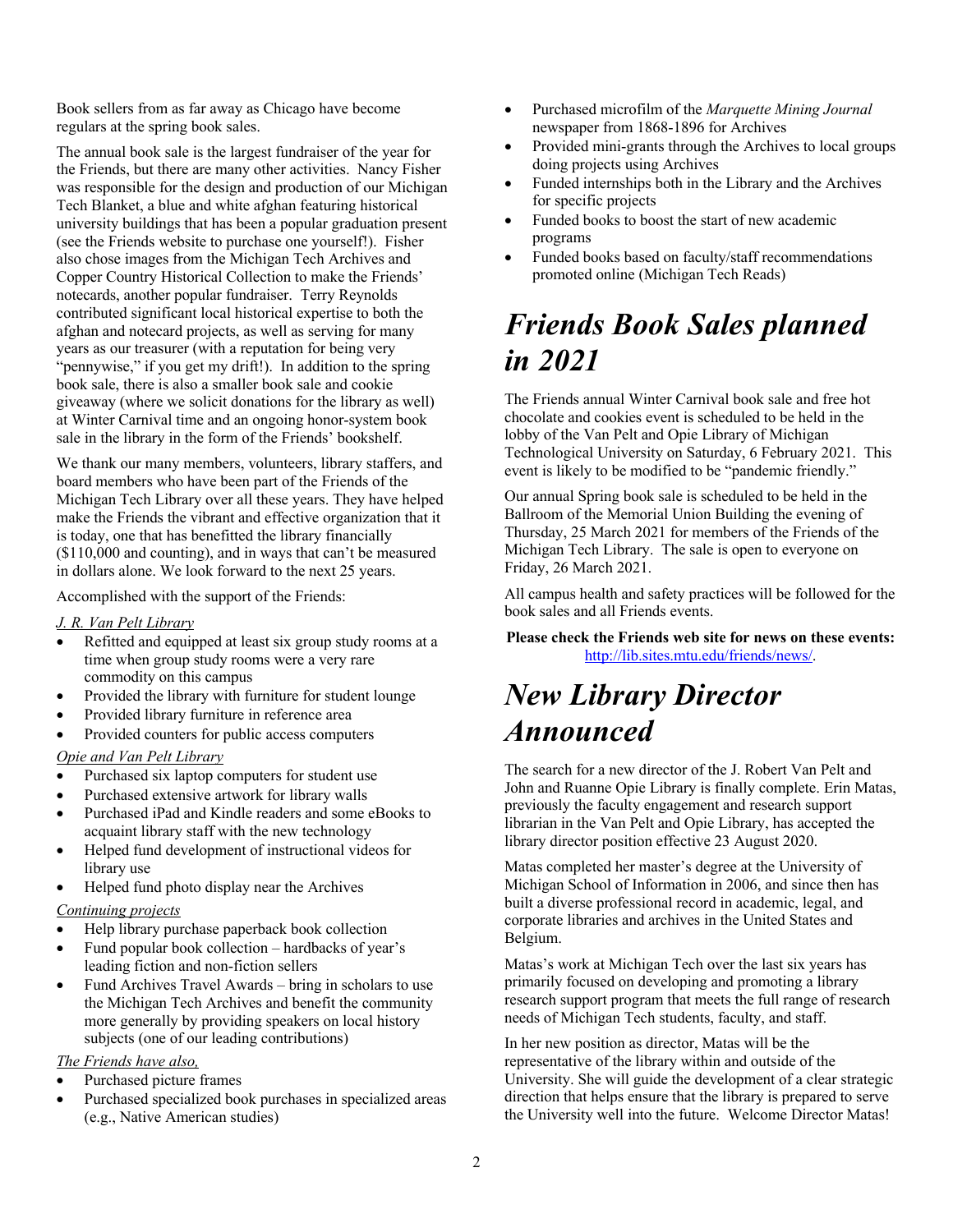# *Update from the Archives*

#### *by Lindsay Hiltunen, University Archivist*

Despite the many changes brought on by the pandemic, there are still great things happening on the Garden Level of the Van Pelt and Opie Library! The Michigan Tech Archives has been busy moving forward with collections work and has provided remote research assistance throughout the summer. In August, the reading room was reopened, on an appointment-only basis, from 1-5 p.m. Monday through Friday. Appointments may be requested by calling (906) 487- 2505 or by filling out the request form on the archives website: https://www.mtu.edu/library/archives/.

The Archives is excited to announce progress on several recent grant projects. Last year the department was awarded a National Film Preservation Foundation grant to digitize two Winter Carnival film reels. The project work was recently completed by Colorlab in Rockville, Maryland, and we hope to find a way to debut the digitized films at Winter Carnival 2021. The Archives was also recently awarded a grant from the Michigan Humanities Council for \$12,000 to conduct an exhibit, oral history, and community scanning event around the centennial anniversary of the Huskies varsity hockey program. Stay tuned for more details later this year or in early 2021.

While many programs and initiatives have been full steam ahead, the annual archives Travel Grant program, which is supported generously by the FMTL, has been postponed for this year. All applicants have been informed and were instructed to reapply in the new cycle next year.

Don't forget, October is American Archives Month, so be sure to celebrate the archives or do a kindness for your favorite archives staffers! You can join in the fun by participating in our virtual event, #AskAnArchivist day on October 7, by tweeting us with the hashtag or posting a question on our Facebook page. You can find us on Twitter at @mtuarchives and on Facebook by searching Michigan Tech Archives.

For more information about archives collections or services, please reach us at copper@mtu.edu.

### *In Memoriam: Phyllis Johnson, Former Library Director*

### *by Faith Morrison, FMTL*

Phyllis Hunt Johnson, former library director of the Van Pelt and Opie Library, passed away on 10 August 2020 following a short illness. Phyllis was an indefatigable library supporter, including being the organizer of the original 1995 meeting that resulted in the founding of the Friends of the Michigan Tech Library (then the Friends of the Van Pelt Library).

Phyllis Johnson was born in San Francisco and grew up in a military family that moved often in her youth. She held a bachelor's degree from Western Kentucky University (Bowling Green) and a master's degree in library science from Farleigh Dickinson University (New Jersey). Johnson joined Michigan Tech as library director in 1989. At Michigan Tech, in addition to her role in founding the Friends, Johnson oversaw the library expansion project that resulted in the building of the 2006 Opie addition and the complete renovation of the original library building. Her tenure as director also coincided with a period of significant expansion of online library resources.

Phyllis retired from Michigan Tech in 2008 and lived on the water in Chassell and traveled a bit. She was an avid participant in the Canal Run, where she and her friends formed a colorful group that proved that fitness and community know no age boundaries. Additional details may be found in her obituary in the 12 August 2020 *Daily Mining Gazette*. Phyllis Johnson leaves a legacy at Tech of the love of libraries and books, a legacy that is carried forward by the Michigan Tech Library staff and patrons and by its Friends.

# *Meet the Graduate Student FMTL Board Member*

My name is Adam Pringle and I am a fourth year graduate student completing my PhD in MSE (Materials Science and Engineering). I am the GSG (Graduate Student Government) representative for the MSE department as well as the GSG liaison to the FMTL (Friends of the Michigan Tech Library) group. I am a part of the ARC (Alloy Research Central) group working under Dr. Paul Sanders, and also the MOST (Michigan Tech's Open Sustainability Technology Lab) group under Dr. Joshua Pearce. My research focuses on utilizing 3Dprinting for traditionally manufactured aluminum alloys. I have great academic and personal interest in any form of 3D printing. I also enjoy snowboarding, hiking, gaming, reading, and learning.

# *Friends Donor Hall of Fame (2020 October Edition)*

The books for the Friends book sale come from generous donors, and we are grateful for their contributions. We seek to thank them by name, beginning with the list below of donors whose books were donated since the last newsletter. For the many, **many** donors of years past, thank you too for your generosity and for your support of the library.

> Kathy Halvorsen Michelle Seguin Peg & Jim Hertel Martha Sloan Travis Howard

Lynn Artman Nancy & Bruce Seely A. Kim Hoagland Kim & Gary Tunstall